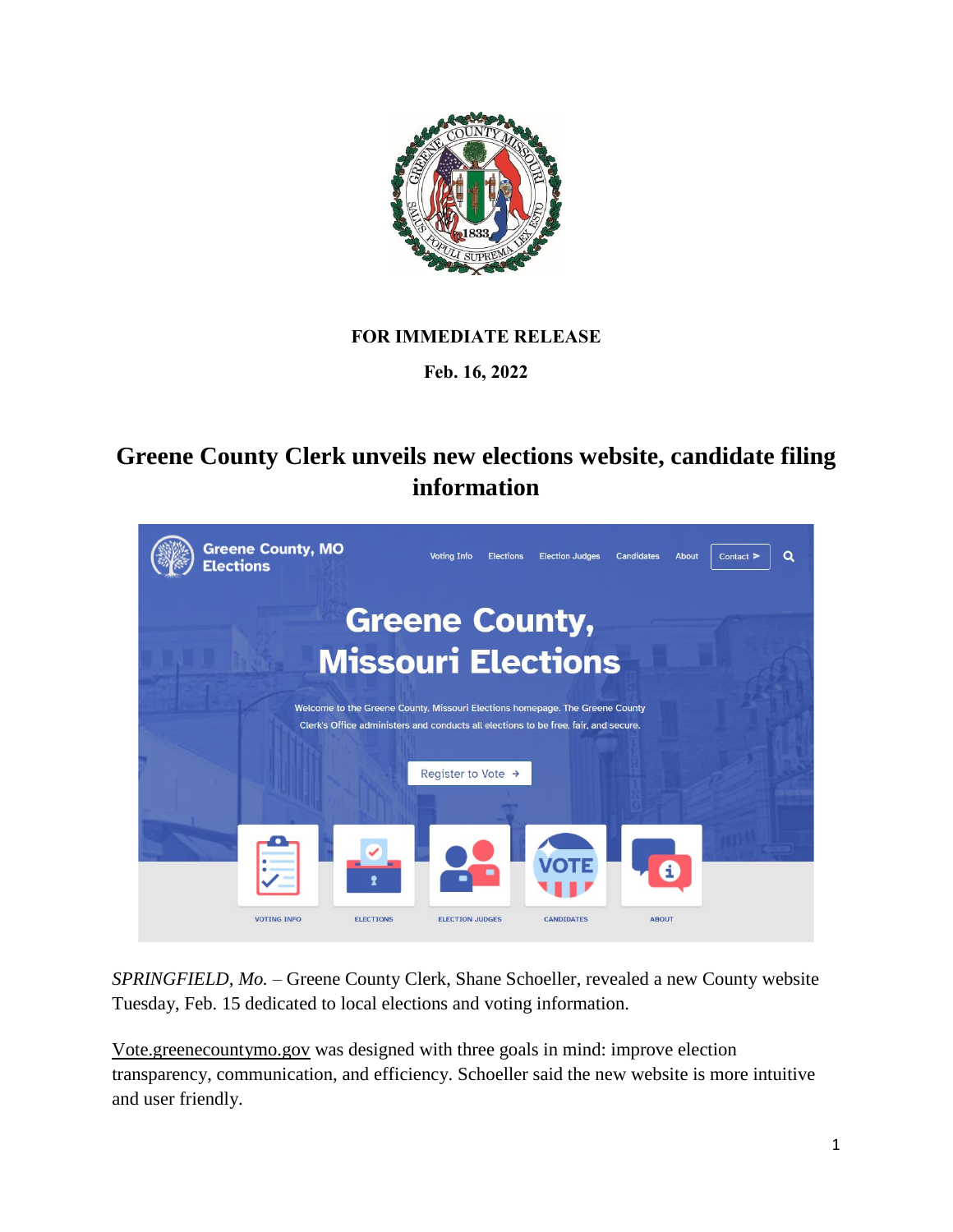Some of the new features include an elections day countdown and live results tracker, absentee ballot tracker, and deadlines for elections registration and candidate filing. Voters will be able to use them in the upcoming April 2022 municipal election.

## **Unofficial Live Election Tracker**

100% Reported

**PROPOSITION S** 71.59% **Yes** 867 votes 28.41% **No** 344 votes **PROPOSITION 1** PROPOSITION W.G.

"It's now a lot easier for voters to click on and see what's happening in the races and issues on election night," said Schoeller.

The new website also makes it easier to find polling locations, training information for election judges, and sample ballots. The website's design was paid for using a \$29,000 grant.

The Clerk's office also updated candidate filing information. A new downloadable handbook has all the necessary information for candidates, like qualifications and a checklist. All other required documents can also be downloaded on the website.